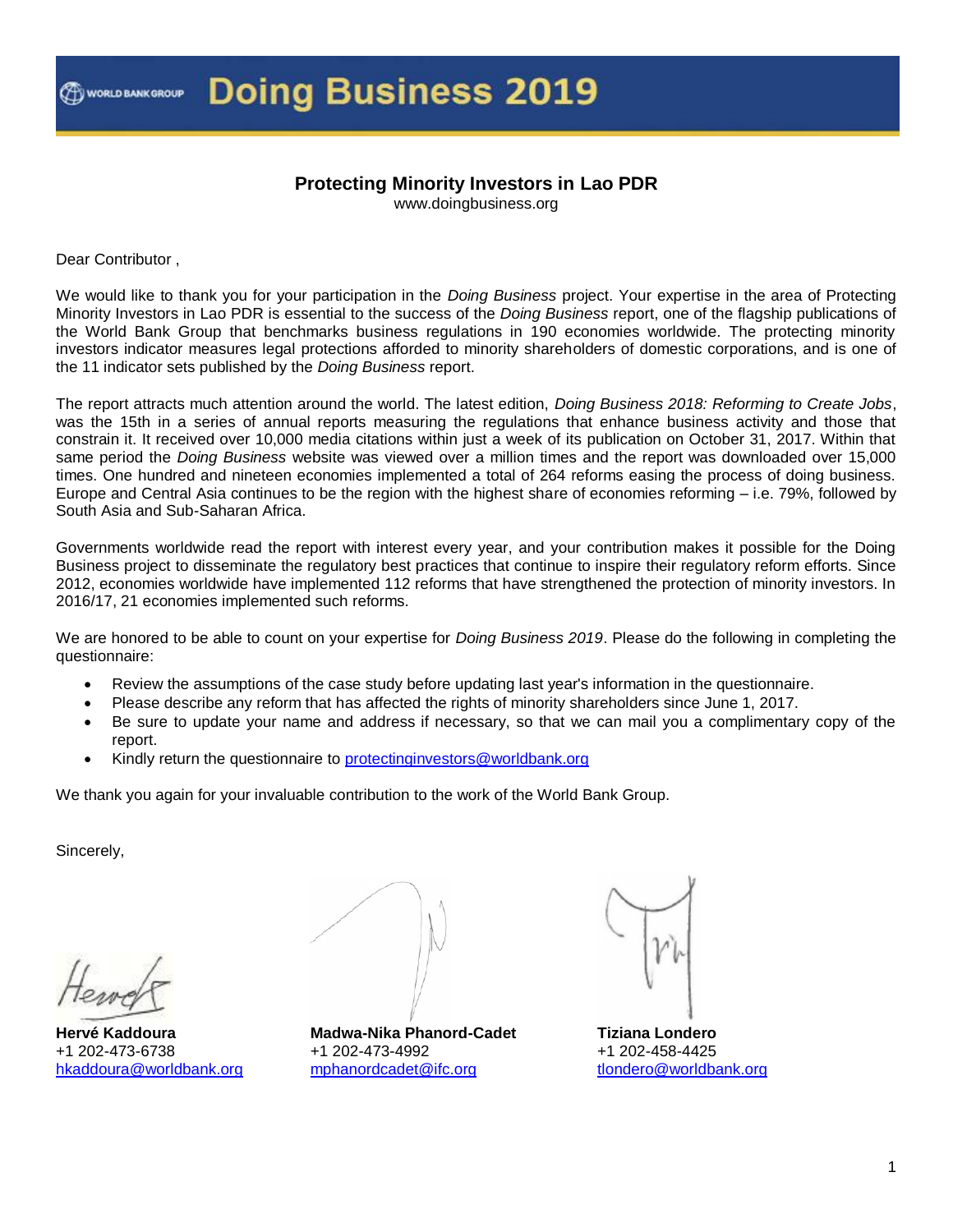#### **Primary Contributor Information:** Please check the box next to information you **do not** want us to **publish**.

|                            | <b>Name</b>                                    |             |                 |  |  |
|----------------------------|------------------------------------------------|-------------|-----------------|--|--|
|                            | Title (Mr., Ms., Dr.)                          |             |                 |  |  |
| Do not publish $\Box$      | <b>First Name</b>                              | Contributor |                 |  |  |
|                            | Last Name                                      |             |                 |  |  |
|                            | Position (e.g. manager,<br>associate, partner) |             |                 |  |  |
| Never published            | Profession (e.g. judge,<br>lawyer, architect)  |             |                 |  |  |
|                            | <b>Contact details</b>                         |             |                 |  |  |
| Do not publish $\square$   | Firm name                                      |             |                 |  |  |
|                            | Website                                        |             |                 |  |  |
| Do not publish $\boxtimes$ | E-mail address                                 |             |                 |  |  |
| Do not publish $\Box$      | Phone                                          |             |                 |  |  |
| Never published            | Mobile phone                                   |             |                 |  |  |
|                            |                                                |             |                 |  |  |
| Do not publish $\Box$      | <b>Firm Address</b>                            |             |                 |  |  |
| <b>Street</b>              |                                                |             | P.O. Box        |  |  |
| City                       |                                                |             | State/ Province |  |  |
| Zip/Postal code            |                                                |             | Country         |  |  |

**Additional Contributor(s):** If there are more people whom you would like us to acknowledge, kindly send us an e-mail.

| <b>Name</b>                            | <b>Occupation</b>                    | Email | <b>Phone</b>        | <b>Address</b>                                 |
|----------------------------------------|--------------------------------------|-------|---------------------|------------------------------------------------|
| [title]<br>[first name]<br>[last name] | [firm]<br>[position]<br>[profession] |       | [phone]<br>[mobile] | [street]<br>[state/province]<br>[city/country] |
| [title]<br>[first name]<br>[last name] | [firm]<br>[position]<br>[profession] |       | [phone]<br>[mobile] | [street]<br>[state/province]<br>[city/country] |
| [title]<br>[first name]<br>[last name] | [firm]<br>[position]<br>[profession] |       | [phone]<br>[mobile] | [street]<br>[state/province]<br>[city/country] |

#### Paperless Option for Complimentary Report and Certificate ىك

Last year contributors saved nearly half a million pieces of paper by selecting the paperless report option. We welcome you to join us in conserving resources:

Please e-mail me an electronic copy of the report and my certificate of appreciation, rather than mailing me a paper copy.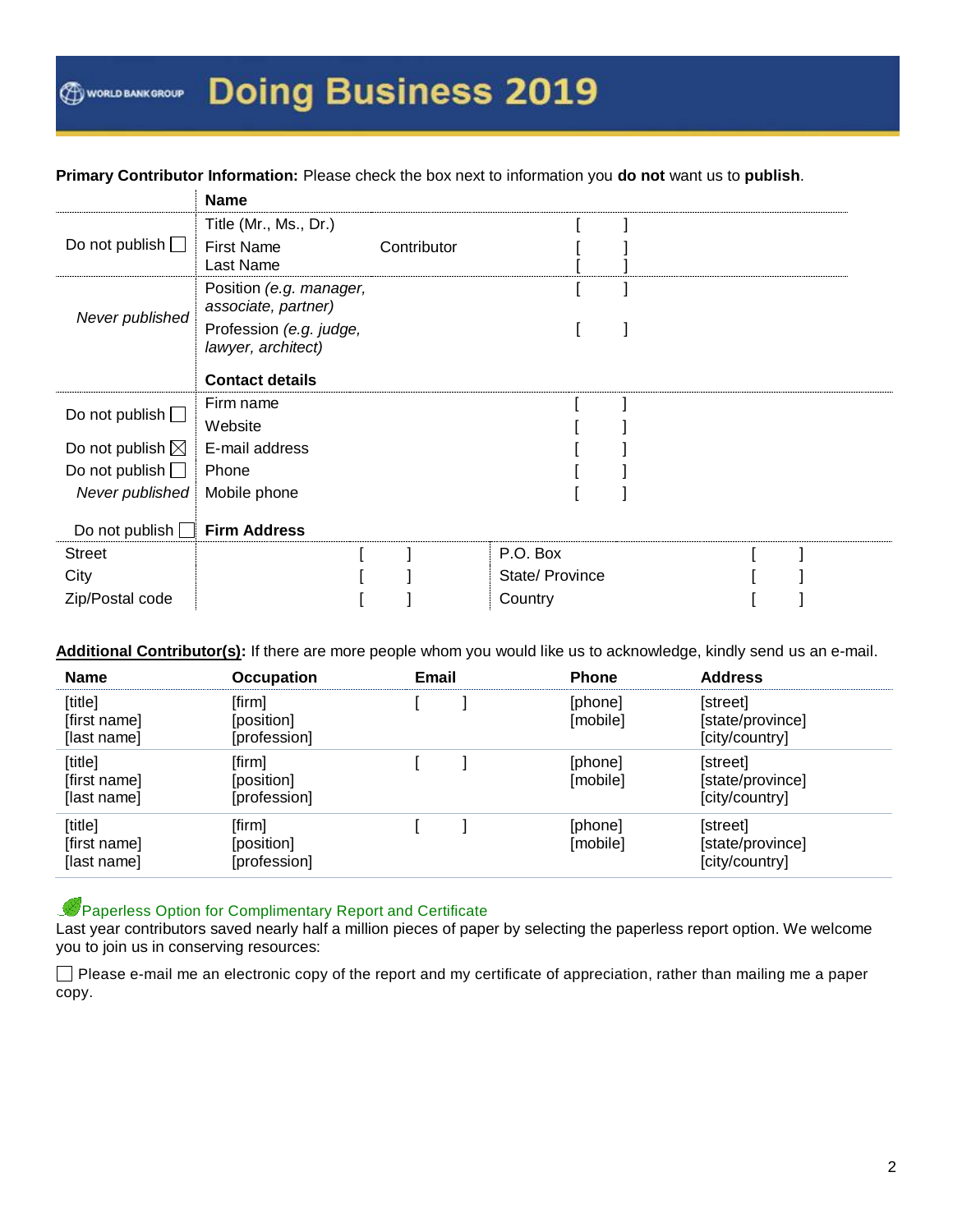**Did or will any legal change enter into force between June 1, 2017 and May 1, 2018** (e.g. a new act, code, law, decree, order, supreme court decision, amendment, stock exchange listing rule) affecting the internal governance of corporations, the regulation of related-party transactions, disclosure obligations, liability of company executives or access to evidence in civil litigation? - Click to Select-

Name of the legislation:  $\parallel$  |  $\parallel$  | Link to electronic copy: Date of adoption: **Date of entry into force:** Description of the reform:



**Research questions – Training and Informing Legal Practitioners**

**Attorneys, barristers and lawyers representing clients in court**

#### **1. What are the requirements to become licensed to practice law?**

| A degree in law                          | -Click to Select- |
|------------------------------------------|-------------------|
| Passing of an exam                       | -Click to Select- |
| Minimum years of professional experience | -Click to Select- |
| Payment of fee                           | -Click to Select- |
| Internship/traineeship                   | -Click to Select- |
| Ethics, character or moral assessment    | -Click to Select- |
| Other (please specify)                   |                   |

| 2. Are trainings offered to licensed practicing lawyers?                                    |                   | -Click to Select- |
|---------------------------------------------------------------------------------------------|-------------------|-------------------|
| Is taking some of these trainings mandatory to remain licensed to practice?                 |                   | -Click to Select- |
| Are specialized trainings on capital markets, financial and securities regulations offered? |                   | -Click to Select- |
| If yes, who administers these specialized trainings?                                        |                   |                   |
| <b>Universities</b>                                                                         | -Click to Select- |                   |
| Courts/ministry of justice                                                                  | -Click to Select- |                   |
| Ministry of finance/market authority                                                        | -Click to Select- |                   |
| Bar/lawyer association                                                                      | -Click to Select- |                   |
| Private centers                                                                             | -Click to Select- |                   |
| Other (please specify)                                                                      |                   |                   |
|                                                                                             |                   |                   |

#### **3. Do lawyers receive any of the following regarding new legislation, regulations or amendments thereto?**

| Notification and copy prior to publication | -Click to Select- |
|--------------------------------------------|-------------------|
| Notification upon publication              | -Click to Select- |
| Information/explanatory notes              | -Click to Select- |
| Trainings                                  | -Click to Select- |
| $Oth$ (place epecify)                      |                   |

Other (please specify)

#### **4. How are new legislation, regulations or amendments affecting companies conveyed to the public?**

| Official gazette                           | -Click to Select- |
|--------------------------------------------|-------------------|
| Ministry/regulatory agency's website       | -Click to Select- |
| Bar/lawyer association                     | -Click to Select- |
| Public broadcast (e.g. TV, radio)          | -Click to Select- |
| Dissemination campaign (e.g. social media, | -Click to Select- |
| billboards)                                |                   |
| None of the above                          | -Click to Select- |
| Other (please specify)                     |                   |
|                                            |                   |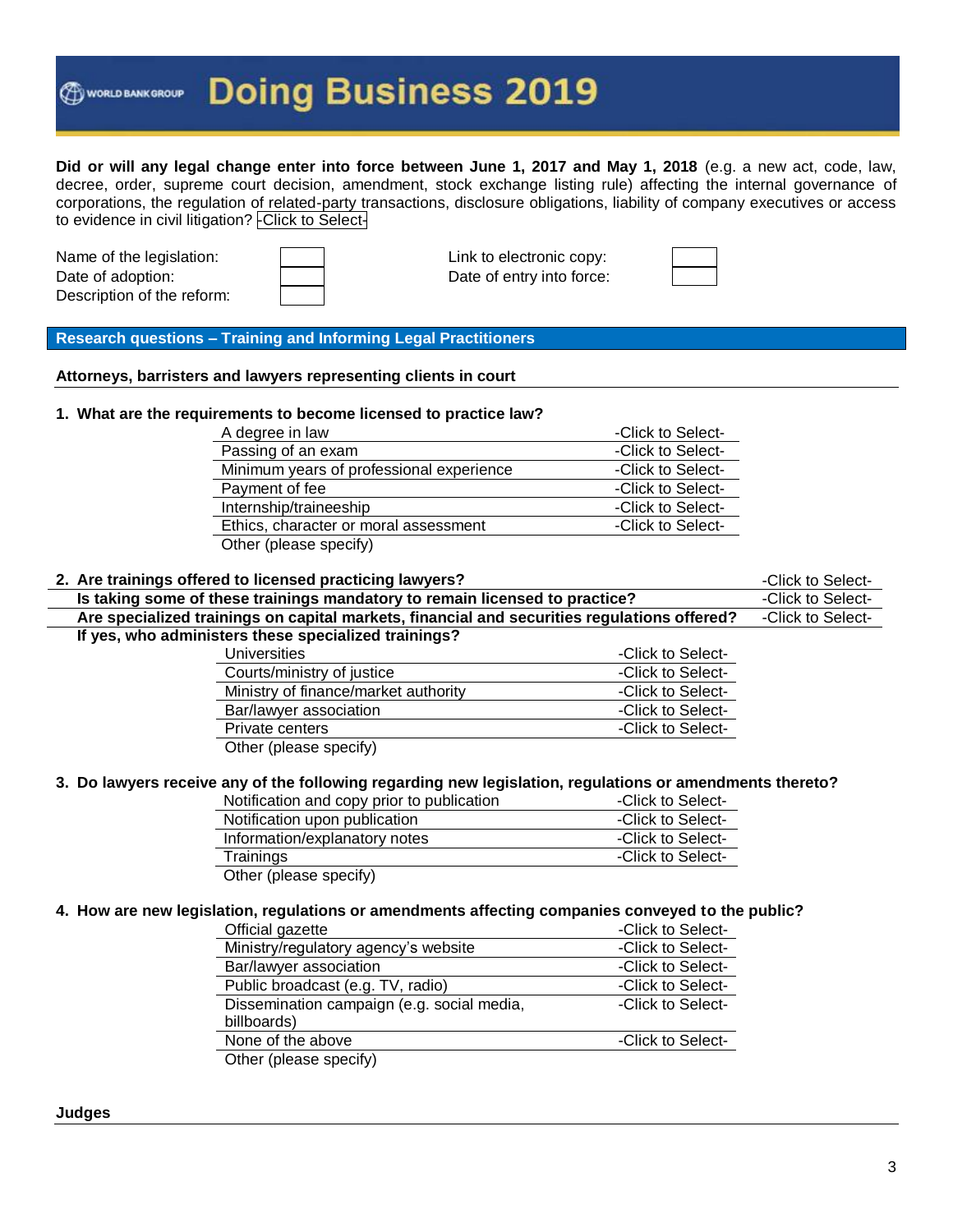**1. What is the name of the jurisdiction (court) competent to hear an action initiated by shareholders against board members alleging mismanagement, breach of duties and/or self-dealing?**

#### **2. What are the requirements to be a judge in this jurisdiction?**

| A degree in law                                       | -Click to Select- |
|-------------------------------------------------------|-------------------|
| Passing of an exam                                    | -Click to Select- |
| Minimum years of professional experience              | -Click to Select- |
| Prior specialization or knowledge in a relevant field | -Click to Select- |
| Attending at least once a year trainings on business, | -Click to Select- |
| corporate law, finance or capital markets?            |                   |
| Do not know/not publicly available                    | -Click to Select- |
| Winning a public election                             | -Click to Select- |
| Other (please specify)                                |                   |

**3. Are specialized trainings on business, corporate law, finance or capital markets offered to judges and clerks?** -Click to Select-

#### **If yes, how often?**

#### **4. How are new legislation, regulations or amendments affecting companies conveyed to judges in this jurisdiction?**

| Official gazette                                                                                                        | -Click to Select- |
|-------------------------------------------------------------------------------------------------------------------------|-------------------|
| Internal circulars                                                                                                      | -Click to Select- |
| Trainings/workshops                                                                                                     | -Click to Select- |
| Meetings with the ministry or agency responsible for the change                                                         | -Click to Select- |
| Lawyers are responsible for bringing forth the most recent applicable legal basis                                       | -Click to Select- |
| Public broadcast (e.g. TV, radio)                                                                                       | -Click to Select- |
| Dissemination campaign (e.g. social media, billboards)                                                                  | -Click to Select- |
| None of the above                                                                                                       | -Click to Select- |
| $\bigcap_{i=1}^{n}$ $\bigcup_{i=1}^{n}$ $\bigcup_{i=1}^{n}$ $\bigcup_{i=1}^{n}$ $\bigcup_{i=1}^{n}$ $\bigcup_{i=1}^{n}$ |                   |

Other (please specify)

#### **I. Conflict of interest case study**

In the following questions, please assume that:

- **Buyer is a joint-stock company.** It is not state-owned and has issued stock that is publicly traded and **listed on your country's largest stock exchange**. If there is no stock exchange or if there are fewer than 10 firms actively traded on the stock exchange, please assume that Buyer is a joint-stock company with many shareholders.
- **Buyer does not follow codes**, guidelines, best practices, model charters unless they are mandatory, and has not adopted specific bylaws or articles of association that go **beyond the minimum requirements** of applicable law.
- **Mr. James owns 60% of Buyer. He sits on the 5-member board of directors** (or management board) together with 2 other directors whom he elected. He is neither CEO nor chair.
- **Mr. James also owns 90% of Seller**, which operates a chain of retail stores. Seller, facing financial difficulties, closed many stores and is no longer using many of its trucks.
- **Mr. James proposes** that Buyer purchase Seller's unused fleet of trucks to expand Buyer's distribution of its products. Buyer agrees and enters into the transaction.
- **All required approvals are obtained and all mandatory disclosures are made**. Buyer pays Seller a cash amount equal to 10% of Buyer's assets to acquire the trucks.
- The transaction is part of Buyer's **ordinary course of business** and is not ultra vires (i.e. is not outside the power or authority of Buyer).
- Shareholders **subsequently discover that the price of the trucks was above market value**. The transaction therefore causes damages to Buyer. Shareholders of Buyer want to sue Mr. James as well as board members who voted in favor.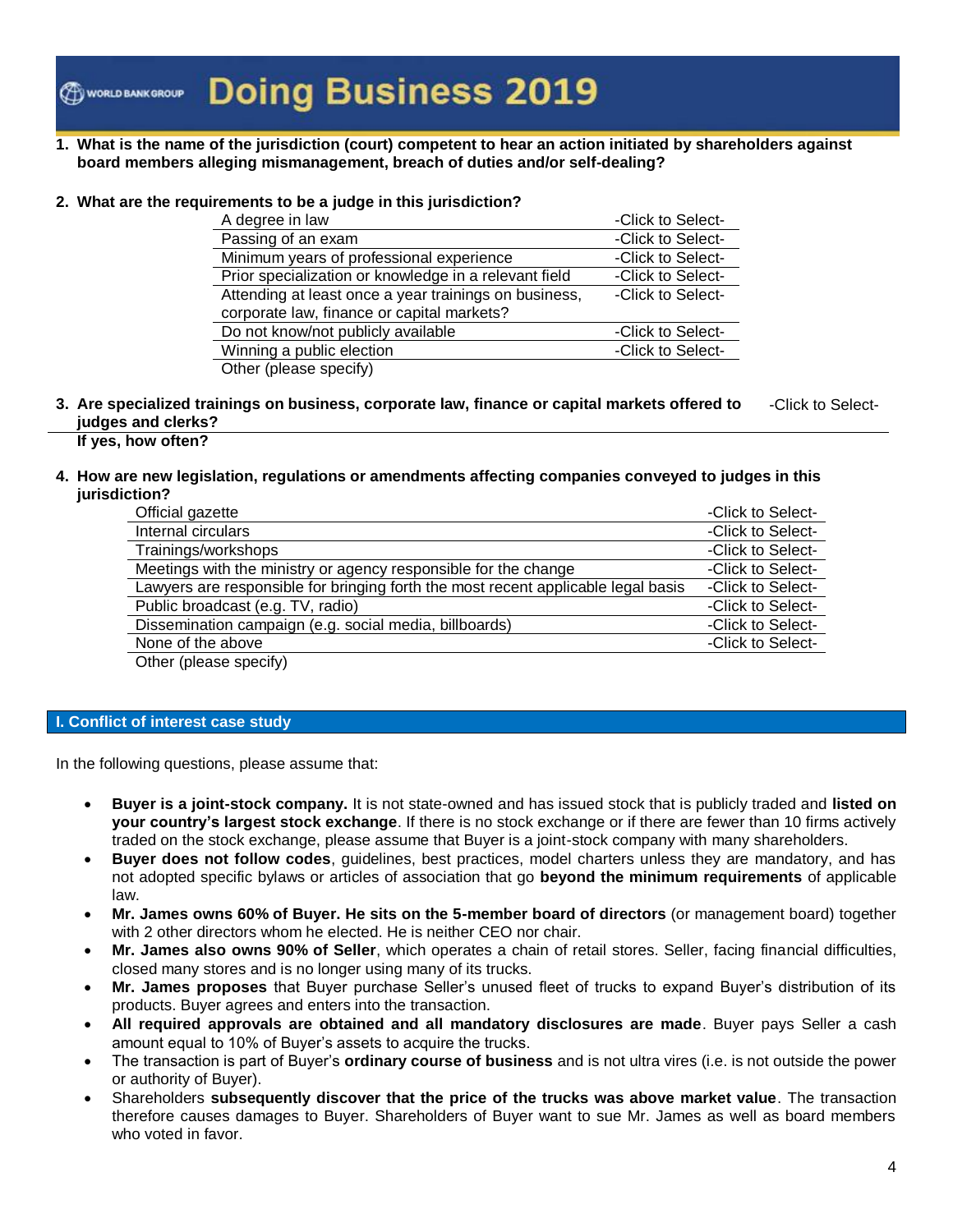WORLD BANK GROUP

## **Doing Business 2019**

#### **1. Who provides the final authorization before Buyer can acquire Seller's trucks?** *The CEO or managing director alone.* -Click to Select-

Applicable law: *Articles 135, 139 and 146 of Enterprise Law of 2013.A limited company with two [or] more directors may establish a "board of directors" unless otherwise agreed. The board of directors performs its tasks based on the principles and procedures set forth in the articles of association of the limited company. In the event that the articles of association of the company do not specify the principles and procedures, the board of directors of the limited company shall operate in accordance with articles 136 to 139 of this law." In light of the above, the procedure set forth in Art. 139 is not binding and does not apply to related-party transactions.*

**2. Must an external independent entity review the terms of the proposed transaction before Buyer can acquire Seller's trucks (e.g. auditor, technical expert, financial advisor, stock exchange or regulator)? If yes, who performs the review?** *No*

Applicable Law: *Article 154 of Enterprise Law of 2013*

**3. What information must Mr. James disclose to the board of directors before approving the transaction?** *Full disclosure of all material facts regarding Mr. James' interest in the Buyer-Seller transaction.* -Click to Select-

Applicable Law: *Article 129 (9) of Enterprise Law of 2013*

**4. What must Buyer immediately disclose about the transaction to the public, the regulator or the stock exchange (within 72 hours of closing the transaction)?**

|                                                                 | Last year | This vear         |
|-----------------------------------------------------------------|-----------|-------------------|
| A description of the assets purchased by Buyer                  | Yes       | -Click to Select- |
| The nature and amount of consideration paid by Buyer to Seller  | Yes       | -Click to Select- |
| Mr. James' ownership interest and/or director position in Buver | Yes       | -Click to Select- |
| The fact that Mr. James owns 90% of Seller                      | Yes       | -Click to Select- |

Applicable Law: *Regulation on the Reporting and Disclosure of Issuing Companies and Listed Companies applicable to issuing companies. According to Article 11 of the aforementioned Regulation, Issuing companies and listed companies shall perform the reporting and disclosure within twenty four hours in a business day where an event occurs, affecting rights and interests of investors, investment decision, securities pricing and business operation notably: ... 2)*

*Acquisition and sale of assets of more than five percent of total assets of the company and related items as well as financial assistance to other individuals or entities; In such cases the company is required to disclose information*  including the terms and conditions of the transaction, reference to the market value of the assets subject to the *transaction, any independent evaluation of the transaction and approvals required and obtained before the transaction*  was closed. If a conflict of interest between the company and a member of the board of directors or CEO is observed in *the transaction, further information shall be disclosed concerning the nature of the conflict of interest and any other terms and conditions of the transaction that might have an effect on the value of the shares of the company.*

#### **5. What must Buyer disclose about the transaction in its annual financial statement?**

|                                                                 | Last vear | This vear         |
|-----------------------------------------------------------------|-----------|-------------------|
| A description of the assets purchased by Buyer                  | Yes       | -Click to Select- |
| The nature and amount of consideration paid by Buyer to Seller  | Yes       | -Click to Select- |
| Mr. James' ownership interest and/or director position in Buyer | Yes       | -Click to Select- |
| The fact that Mr. James owns 90% of Seller                      | Yes       | -Click to Select- |

Applicable Law: *Article 158 and 162 of Enterprise Law*

**6. Can shareholders representing 10% sue Mr. James for the losses that the transaction caused to Buyer?** *Yes, both.* -Click to Select-

Applicable Law: *Articles 104, 128, 130, 151 and 219 of the Enterprise Law of 2013, as amended*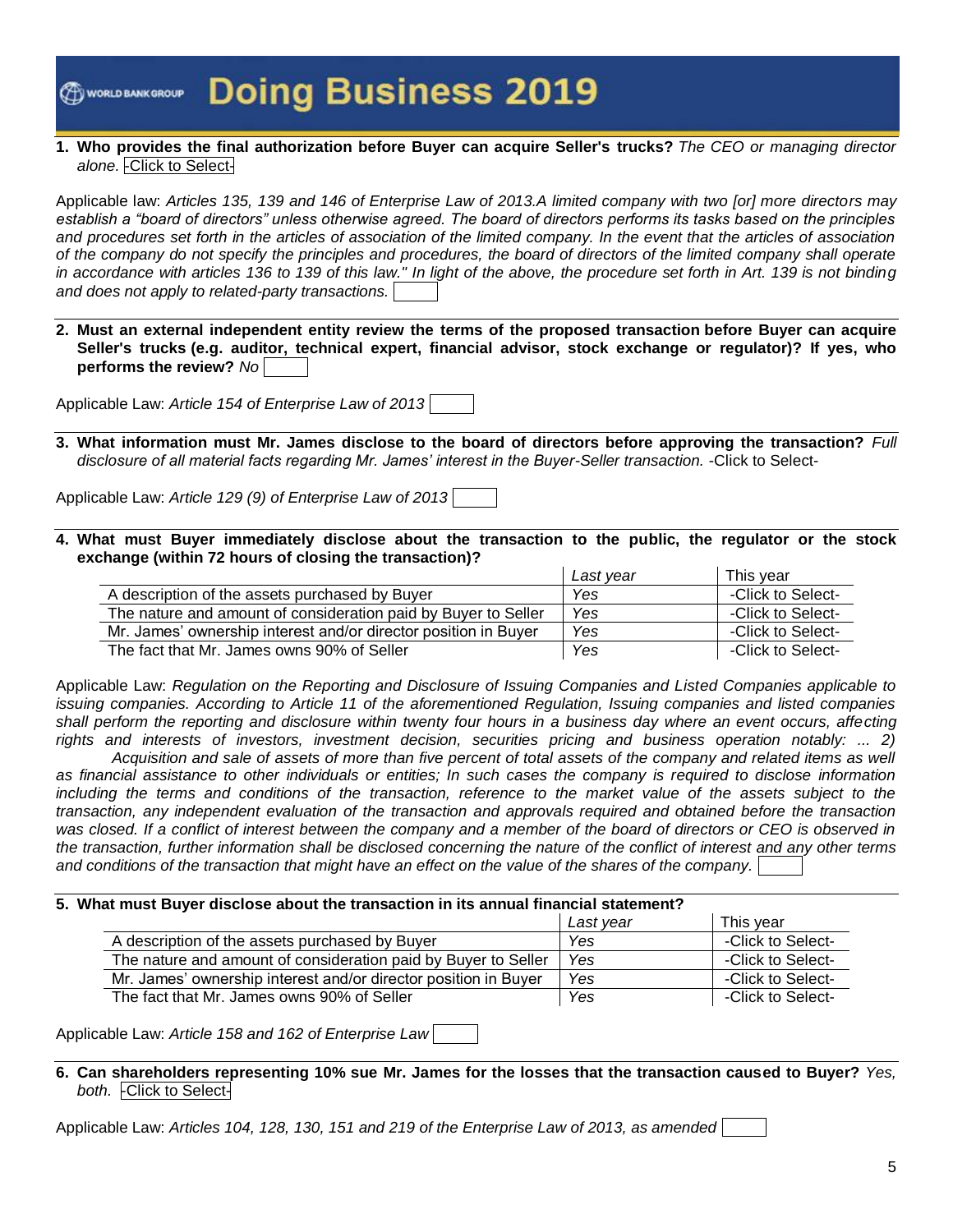|                               | <b>இண்ணணை Doing Business 2019</b>                                                                                  |
|-------------------------------|--------------------------------------------------------------------------------------------------------------------|
|                               | 7. Is evidence of unfairness, a conflict of interest or damages sufficient to hold Mr. James liable for the damage |
|                               | that the transaction causes to the company? That Mr. James was grossly negligent, committed fraud, or acted in     |
| bad faith. - Click to Select- |                                                                                                                    |

| Applicable Law: |
|-----------------|
|-----------------|

**8. Is evidence of unfairness, a conflict of interest or damages sufficient to hold the other board members for the damage that the transaction causes to the company?** *That they were grossly negligent, committed fraud, or acted in bad faith.* -Click to Select-

Applicable Law: *Articles 129, 130, 135, 151 and 219 of the Enterprise Law of 2013*

#### **9. If shareholders are successful in their action against Mr. James, what remedies are available?**

|                                                          | Last vear | This vear         |
|----------------------------------------------------------|-----------|-------------------|
| He pays damages                                          | Nο        | -Click to Select- |
| He repays personal profits made from the transaction     | No.       | -Click to Select- |
| He is disqualified from serving in the management of any | No.       | -Click to Select- |
| company for 1 year or more                               |           |                   |

Applicable Law: *Articles 126, 127, 128, 129 of the Enterprise Law of 2013*

**10. Is evidence of unfairness, a conflict of interest or damages sufficient to void/rescind the transaction?** *Only in case of fraud or bad faith* -Click to Select-

Applicable Law: *Article 152 of the Enterprise Law 2013*

**11. What is the standard of proof** or level of certainty that courts must reach in order to hold defendants liable in a civil action brought by shareholders (e.g., beyond a reasonable doubt, clear and convincing evidence, intimate conviction, preponderance of the evidence, balance of probabilities)?

**For a civil claim?** *There is no prescribed standard of proof in civil claims in the Amended Civil Procedure Law.*

**For a criminal claim?** *There are no actual standards of proof such as beyond a reasonable doubt for criminal claims prescribed in the Amended Law on Criminal Procedure. Specifically, what is provided is that the People's Courts, Public Prosecutors, interrogators, and investigators shall examine, weigh, and evaluate evidence based on a comprehensive, thorough, and objective consideration of the case and with confidence.*

Applicable law *Amended Law on Civil Procedure No. 13/NA dated 4 July 2012 - Articles 96-104; Amended Law on Criminal Procedure No. 17/NA dated 10 July 2012*

**12. Before filing a suit, can shareholders representing 10% obtain internal company documents such as minutes of board meetings, contracts and purchase agreements in connection with Buyer's acquisition of the trucks?**  Yes, directly. - Click to Select-

Applicable Law: *Articles 104.5 and 133 of the Enterprise Law of 2013*

| 13. In a civil trial, what is the scope of information that the plaintiff can ask the judge to compel?              |  |      |  |  |  |  |  |
|---------------------------------------------------------------------------------------------------------------------|--|------|--|--|--|--|--|
| From the defendant? Only information that the plaintiff has a separate independent right (e.g. under company law or |  |      |  |  |  |  |  |
| other law) to receive. Click to Select-                                                                             |  |      |  |  |  |  |  |
|                                                                                                                     |  | ---- |  |  |  |  |  |

**From an uncooperative witness?** *Only information that the plaintiff has a separate independent right (e.g. under company law or other law) to receive.* -Click to Select-

Applicable Law: *Amended Law on Civil Procedure No. 13/NA dated July 4, 2012*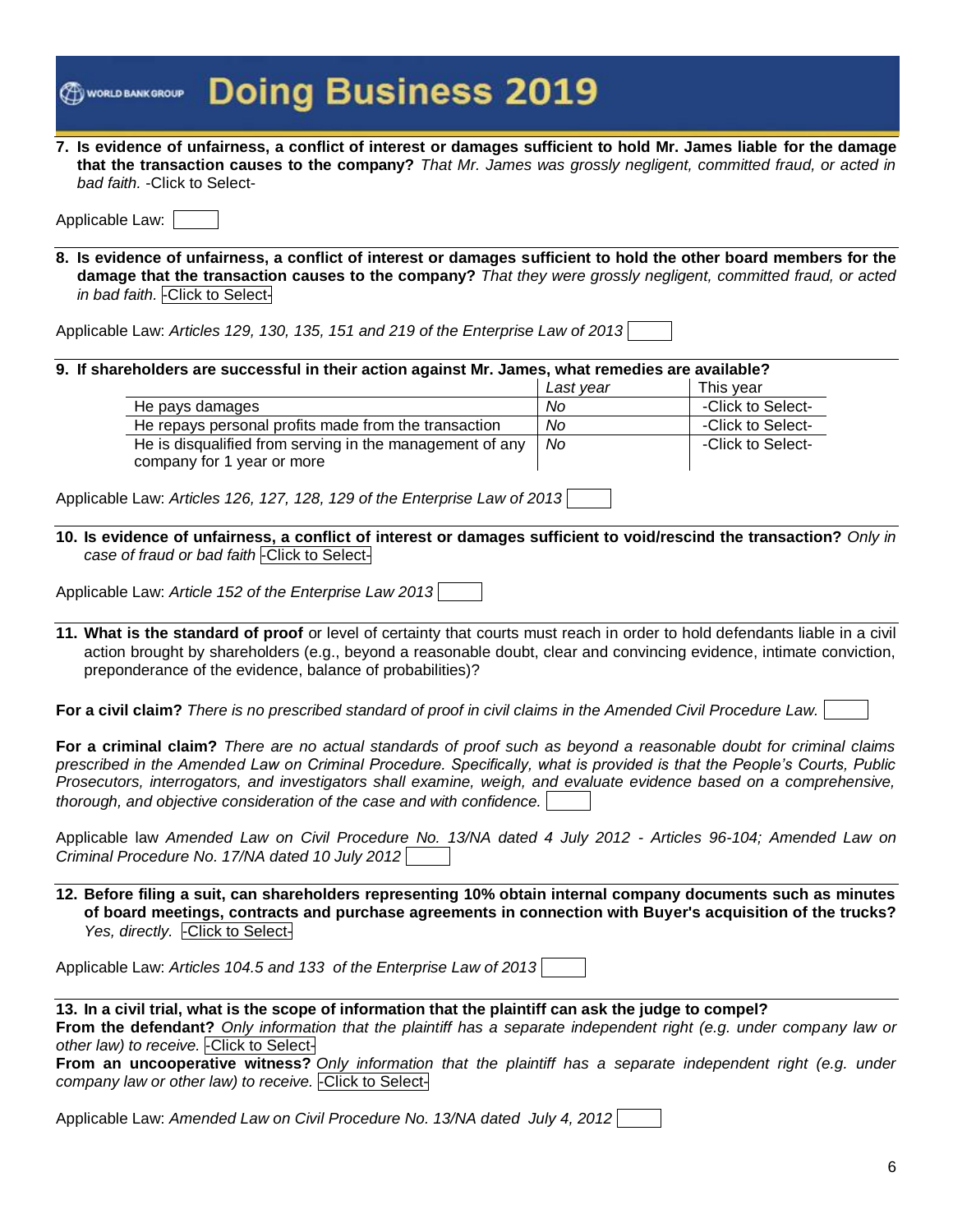**14. What information must plaintiff include in its request to the judge to compel evidence from a defendant or witness in a civil trial?** *The request must specifically identify the documents sought (i.e. list the title, author, date and contents).* -Click to Select-

Applicable Law: *Article 80, 81, and 114 of the Law on Civil Procedure 2012*

**15. How is the process of questioning defendants and witnesses conducted in civil trials? For defendants?** *Plaintiff or plaintiff's lawyer performs the examination but prior approval by the court of the questions posed is necessary.* -Click to Select-

**For witnesses?** *Plaintiff or plaintiff's lawyer performs the examination but prior approval by the court of the questions posed is necessary.* -Click to Select-

Applicable Law: *Articles 107 and 108 of the Amended Law on Civil Procedure No. 13/NA dated July 4, 2012*

**16. Must the company or defendant reimburse legal expenses incurred by shareholders in their action against company directors?** (e.g., court fees, attorney fees and related expenses) *Yes if the court found in favor of the shareholders. The amount can be at discretion of the court.* -Click to Select-

Applicable Law: *Article 26 of the Amended Law on Court Fees, No 06/PO dated January 16 2007; and 2008 Contract and Tort Law*

#### **II. Listed companies**

In the following questions, please assume that:

- **Buyer is a publicly traded listed corporation** or its functional equivalent in your country. It is not state-owned and has issued stock that is publicly traded and is listed on your country's largest stock exchange. Examples include the Joint Stock Company (JSC), Public Limited Company (PLC), C Corporation, Societas Europaea (SE), Aktiengesellschaft (AG) and Société Anonyme/Sociedad Anónima (SA).
- It has not adopted specific bylaws or articles of association that go beyond the minimum requirements of corporate law or securities regulations. It does not follow any code of corporate governance, model charter, or code of good practice, unless they are mandatory.
- If there is no stock exchange or if there are fewer than 10 firms actively traded on the stock exchange, please assume that Buyer is a joint-stock company with a large number of shareholders.
- If most companies follow a 1-tier board structure, please assume that "Buyer's board" refers to its board of directors.
- If most companies follow a 2-tier board structure, please assume that "Buyer's board" refers to its supervisory board.

|                                                  | Last | <b>This</b> | <b>Last year law</b>          | <b>Applicable law /</b> |
|--------------------------------------------------|------|-------------|-------------------------------|-------------------------|
|                                                  | vear | vear        |                               | comment                 |
| 1. Does the sale of 51% of Buyer's assets        | No.  | -Click      | Article 149 of the Law on     |                         |
| require shareholder approval? (whether such      |      |             | Enterprise No. 46/NA, dated   |                         |
| sale occurred in a single transaction or several |      |             | December 26, 2013, as         |                         |
| transactions taking place within 1 year from the |      |             | amended                       |                         |
| date of the first transaction)                   |      |             |                               |                         |
| 2. Can shareholders who hold 10% of              | No   | -Clickl     | Article 141 of the Law on     |                         |
| Buyer's share capital call for an                |      |             | Enterprise No. 46/NA dated 26 |                         |
| extraordinary meeting?                           |      |             | December 2013, as amended     |                         |
| 3. Must shareholders approve the issuance        | Yes  | -Click      | Article 149 of the Law on     |                         |
| of new shares and how long is this               |      |             | Enterprise No. 46/NA dated 26 |                         |
| authorization valid for? (alternatively, must    |      |             | December 2013, as amended     |                         |
| Buyer obtain shareholder approval to issue       |      |             |                               |                         |
| unissued share up to its authorized share        |      |             |                               |                         |
| capital?)                                        |      |             |                               |                         |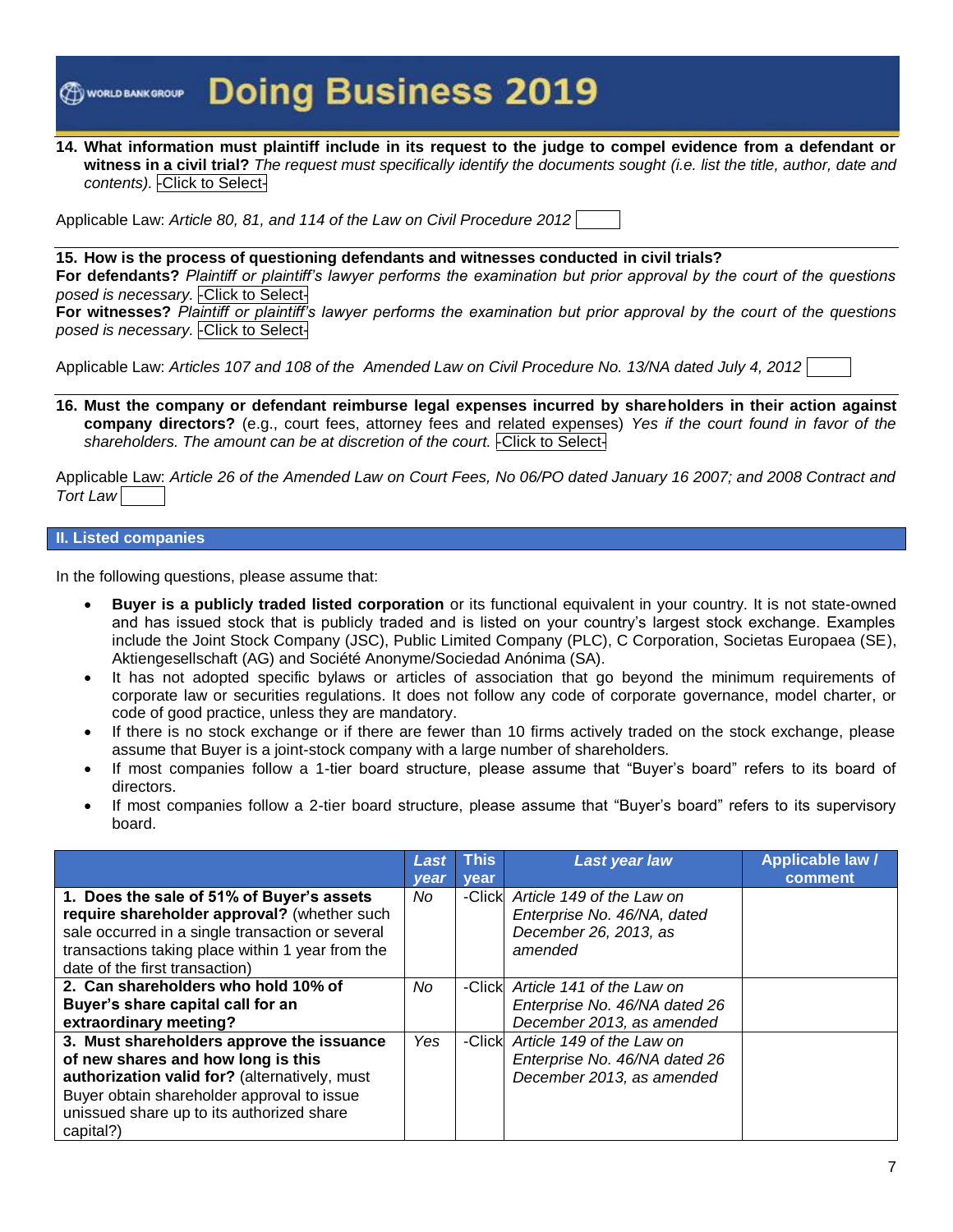### WORLD BANK GROUP

# **Doing Business 2019**

| 4. Do shareholders have preemption rights           | Yes |        | -Click Article 116 of the Law on       |  |
|-----------------------------------------------------|-----|--------|----------------------------------------|--|
| (priority or first refusal) on new shares that      |     |        | Enterprise No. 46/NA 2013, as          |  |
| cannot be waived by a simple majority vote?         |     |        | amended                                |  |
| 5. Must shareholders approve the election           | Yes |        | -Click Article 160 of the Law on       |  |
| and dismissal of the external auditor?              |     |        | Enterprise No. 46/NA 2013, as          |  |
|                                                     |     |        | amended                                |  |
| 6. Can the majority vote of holders of the          | No  | -Click | Article 149 of the Law on              |  |
| affected shares prevent changes to the              |     |        | Enterprise No. 46/NA 2013, as          |  |
| rights of their class of shares?                    |     |        | amended                                |  |
| 7. Is the CEO (e.g. chief executive,                | No  | -Click | The Law on Enterprise No.              |  |
| managing director) forbidden from also              |     |        | 46/NA dated 26 December                |  |
| being chair (or president) of Buyer's board?        |     |        | 2013, as amended                       |  |
| 8. Must Buyer's board include independent           | Yes | -Click | Article 10 of the Law on               |  |
| and non-executive board members? (i.e. no           |     |        | Securities No. 21/NA                   |  |
| personal or financial interest and not in a         |     |        |                                        |  |
| managerial position)                                |     |        |                                        |  |
| 9. Can shareholders remove members of               | Yes |        | -Click Articles 104 and 123 o the Law  |  |
| Buyer's board without cause before the end          |     |        | on Enterprise No.46/NA, dated          |  |
|                                                     |     |        |                                        |  |
| of their term? (or if their term limited to 1-year) |     |        | December 26, 2013, as                  |  |
|                                                     |     |        | amended                                |  |
| 10. Must Buyer have a separate audit                | No  | -Click | The Enterprise Law does not            |  |
| committee? (a subcommittee of Buyer's board,        |     |        | state any requirement. Article         |  |
| composed exclusively of board members)              |     |        | 10 of Law on Securities No.            |  |
|                                                     |     |        | 21/NA and Article 16 of                |  |
|                                                     |     |        | Regulation on Board of Director        |  |
|                                                     |     |        | of Listed Company                      |  |
|                                                     |     |        | No.0024/LSC are applicable to          |  |
|                                                     |     |        | listed companies only. Article         |  |
|                                                     |     |        | 10 of the Law on Securities No.        |  |
|                                                     |     |        | 027/PO dated January 17, 2013          |  |
|                                                     |     |        | does not apply because there           |  |
|                                                     |     |        | are less than 10 listed                |  |
|                                                     |     |        | companies in Lao PDR and, as           |  |
|                                                     |     |        | for the assumptions underlying         |  |
|                                                     |     |        | these questions, if there are          |  |
|                                                     |     |        | less than 10 firms actively            |  |
|                                                     |     |        | traded on the stock exchange,          |  |
|                                                     |     |        | we assume that Buyer is a joint        |  |
|                                                     |     |        | stock company with a large             |  |
|                                                     |     |        | number of shareholders. To             |  |
|                                                     |     |        | date, there are 5 listed               |  |
|                                                     |     |        |                                        |  |
|                                                     |     |        | companies                              |  |
| 11. Is there a percentage of acquired shares        | No  |        | -Click Article 22 of Law on Securities |  |
| which triggers a mandatory bid rule,                |     |        | No. 21/NA                              |  |
| requiring a potential acquirer to make a            |     |        |                                        |  |
| tender offer to all remaining shareholders?         |     |        |                                        |  |
| 12. Must Buyer distribute profits or pay            | Yes |        | -Click Article 80 of the Law on        |  |
| dividends within a set maximum time period          |     |        | Enterprise No. 46/NA 2013, as          |  |
| from the declaration date?                          |     |        | amended                                |  |
| 13. Is a subsidiary prohibited from acquiring       | No  | -Click |                                        |  |
| shares issued by its parent company? If not,        |     |        |                                        |  |
| must the subsidiary dispose of the shares within    |     |        |                                        |  |
| a year and cannot exercise any voting rights?       |     |        |                                        |  |
| 14. Must Buyer disclose ultimate beneficial         | No  |        | -Click Regulation on Disclosure and    |  |
| ownership stakes representing 5% (i.e.              |     |        | Report Information No.                 |  |
| direct and/or indirect)?                            |     |        | 007/LSC, dated April 3 2014 is         |  |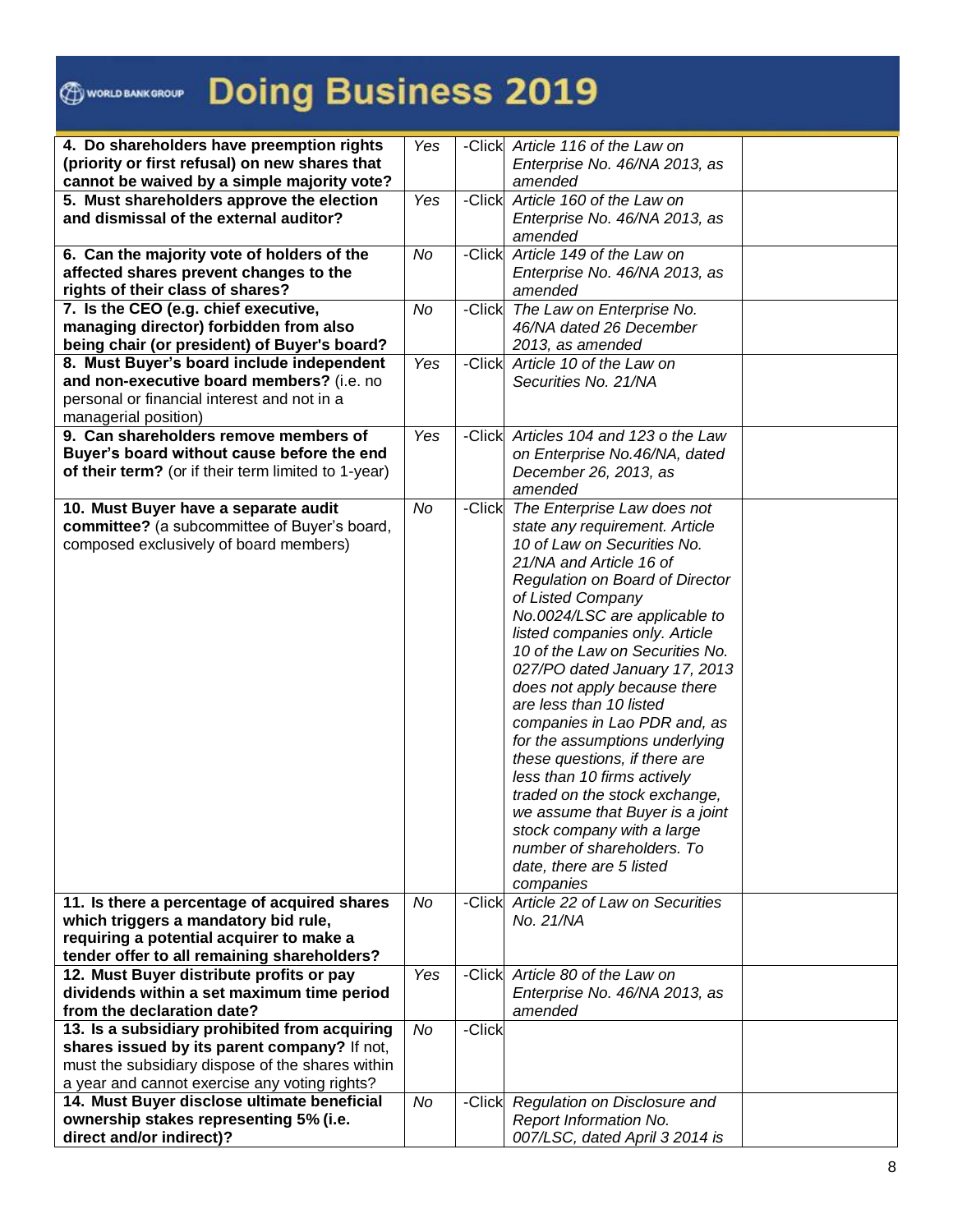|                                                |    |        | not applicable to large JSCs.  |  |
|------------------------------------------------|----|--------|--------------------------------|--|
| 15. Must Buyer disclose information on         | No | -Click | Regulation on Disclosure and   |  |
| other activities and directorships held by     |    |        | Report Information No.         |  |
| board members, including on their primary      |    |        | 007/LSC, dated April 3 2014 is |  |
| employment?                                    |    |        | not applicable to large JSCs.  |  |
| 16. Must Buyer disclose on an individual       | No | -Click | Article 154 of the Law on      |  |
| basis the compensation of directors and        |    |        | Enterprise No.46/NA, dated     |  |
| high-ranking officers, including bonuses and   |    |        | December 26, 2013 as           |  |
| incentive schemes?                             |    |        | amended                        |  |
| 17. Must Buyer publish the notice of           | No | -Click | Article 141 and 142 of the Law |  |
| shareholder meeting at least 21 calendar       |    |        | on Enterprise 2013             |  |
| days in advance and include information and    |    |        |                                |  |
| deadlines on participating and exercising      |    |        |                                |  |
| voting rights remotely (e.g. by proxy, by mail |    |        |                                |  |
| or electronically)?                            |    |        |                                |  |
| 18. Can shareholders who hold 5% of            | No | -Click | Article 144 of the Law on      |  |
| Buyer's share capital add items on the         |    |        | Enterprise No.46/NA, dated     |  |
| agenda prior to the general meeting?           |    |        | December 26, 2013 as           |  |
|                                                |    |        | amended                        |  |
| 19. Must a certified external accountant       | No | -Click | Article 21 of the Law on       |  |
| audit Buyer's annual financial statements?     |    |        | Securities No. 027/PO dated    |  |
|                                                |    |        | Jan 17, 2013 is not applicable |  |
|                                                |    |        | to large JSCs.                 |  |
| 20. Must Buyer disclose its audit reports to   | No | -Click |                                |  |
| the public?                                    |    |        |                                |  |

#### **III. Private limited companies**

In the following questions, please assume that Buyer Co. ("**Buyer**") is a manufacturing company. It is incorporated as a **private limited company** or its functional equivalent in your country. Its shares cannot be listed on a stock exchange. Examples include the Private Limited Company (Ltd), Limited Liability Company (LLC), Sociedad de Responsabilidad Limitada (SRL), Gesellschaft mit beschränkter Haftung (GmbH) and Société à responsabilité limitée (SARL).

|                                                                                                                                                                                                                                                             | Last | <b>This</b> | <b>Last year law</b>                                                                                                                                                                                                                                                                                                                                  | <b>Applicable law /</b> |
|-------------------------------------------------------------------------------------------------------------------------------------------------------------------------------------------------------------------------------------------------------------|------|-------------|-------------------------------------------------------------------------------------------------------------------------------------------------------------------------------------------------------------------------------------------------------------------------------------------------------------------------------------------------------|-------------------------|
|                                                                                                                                                                                                                                                             | year | vear        |                                                                                                                                                                                                                                                                                                                                                       | comment                 |
| 1. Do all members have the right to inspect<br>and copy any record maintained by the<br>company regarding the company's activities,<br>financial condition, and other circumstances<br>that are relevant to their rights and duties?                        | Yes  | -Click      | Articles 104. No. 5 (Rights of<br>Shareholders), 112 (Right to<br>inspect Shareholder's<br>directory), 133 (Right to<br>inspect Director's directory<br>and minutes of Shareholder's<br>meetings), and 166 (Right to<br>Copy) of the Enterprise Law<br>No. 46/NA, dated 26<br>December 2013, as amended<br>(referred to below as<br>"Enterprise Law") |                         |
| 2. Does the sale of 51% of Buyer's assets<br>require the consent of the majority of its<br>members? (whether such sale occurred in a<br>single transaction or several transactions taking<br>place within 1 year from the date of the first<br>transaction) | No   | -Click      | Article 149 of the Law on<br>Enterprise (Amended) No.<br>46/NA dated 26 December<br>2013                                                                                                                                                                                                                                                              |                         |
| 3. Can members who represent 10% of<br>Buyer's capital call for a meeting?                                                                                                                                                                                  | No   | -Clickl     | Article 141 of the Law on<br>Enterprise (Amended) No.                                                                                                                                                                                                                                                                                                 |                         |